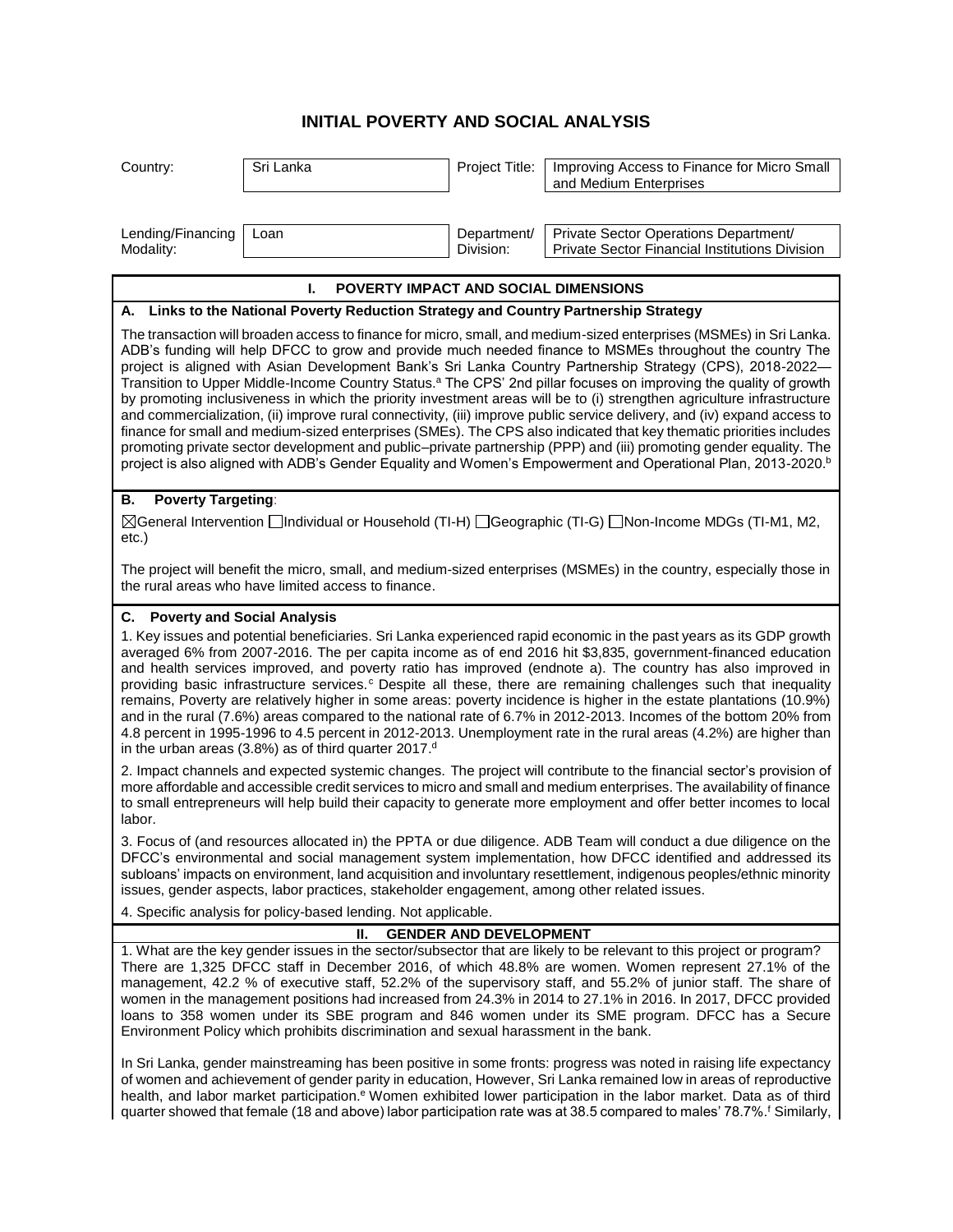females' employment rate was only 93.3%, 4.2 percentage points lower than the males. World Bank's study also noted that women's experiences in Sri Lanka's labor market remain characterized by low participation, high unemployment and persistent wage disparities between the sexes.<sup>g</sup> It also stated that women are not acquiring the proper skills demanded by job markets.

2. Does the proposed project or program have the potential to make a contribution to the promotion of gender equity and/or empowerment of women by providing women's access to and use of opportunities, services, resources, assets, and participation in decision making?

 $\boxtimes$  Yes  $\Box$  No DFCC will enhance its outreach program and encourage more female customers to access the financing offered by DFCC. The number of female borrowers is expected to increase. A gender action will be prepared.

3. Could the proposed project have an adverse impact on women and/or girls or widen gender inequality?

 $\Box$  Yes  $\Box$  No The project is expected to provide positive advantage and benefits to women.

4. Indicate the intended gender mainstreaming category:

 $\Box$  GEN (gender equity)  $\Box$  EGM (effective gender mainstreaming)

 $\Box$  SGE (some gender elements)  $\Box$  NGE (no gender elements)

| <b>PARTICIPATION AND EMPOWERMENT</b><br>III.                                                                                                                                                                                                                                                                                                                                                                                                                                                                                                                              |
|---------------------------------------------------------------------------------------------------------------------------------------------------------------------------------------------------------------------------------------------------------------------------------------------------------------------------------------------------------------------------------------------------------------------------------------------------------------------------------------------------------------------------------------------------------------------------|
| 1. Who are the main stakeholders of the project, including beneficiaries and negatively affected people? Identify<br>how they will participate in the project design.                                                                                                                                                                                                                                                                                                                                                                                                     |
| The stakeholders of the project include the DFCC and its local branches, and its borrowers, including women. DFCC<br>will integrate in its design the gender action measures intended to enhance opportunities and empowerment of<br>women.                                                                                                                                                                                                                                                                                                                               |
| 2. How can the project contribute (in a systemic way) to engaging and empowering stakeholders and beneficiaries,<br>particularly, the poor, vulnerable and excluded groups? What issues in the project design require participation of<br>the poor and excluded?                                                                                                                                                                                                                                                                                                          |
| DFCC has its social and environmental management system (SEMS) which covers consultation aspects.<br>Subprojects are encouraged to develop a public consultation plan involving project affected groups, if any, and other<br>stakeholders. DFCC also engage with local communities through their network branches and public events. DFCC<br>also support local communities through volunteer efforts and corporate social responsibility activities that cover<br>entrepreneurial development, education, environment conservation, and emergency relief, among others. |
| 3. What are the key, active, and relevant civil society organizations in the project area? What is the level of civil<br>society organization participation in the project design?<br>$L \boxtimes$ Information generation and sharing $\Box$ Consultation<br>$\Box$ Collaboration<br>$\Box$ Partnership<br>DFCC is a member of industry associations and organizations and its staff actively participate in activities<br>coordinated by these institutions.                                                                                                            |
| 4. Are there issues during project design for which participation of the poor and excluded is important? What are<br>they and how shall they be addressed? $\Box$ Yes<br>$\boxtimes$ No                                                                                                                                                                                                                                                                                                                                                                                   |
| <b>SOCIAL SAFEGUARDS</b><br>IV.                                                                                                                                                                                                                                                                                                                                                                                                                                                                                                                                           |
| A. Involuntary Resettlement Category $\Box A \Box B \Box C \boxtimes F$ (treated as C)                                                                                                                                                                                                                                                                                                                                                                                                                                                                                    |
| 1. Does the project have the potential to involve involuntary land acquisition resulting in physical and economic<br>displacement? □ Yes<br>$\boxtimes$ No ADB's loan to DFCC will be used to expand its MSME operations. The MSME<br>sub-loans are not expected to result in physical or economic displacements. Sub-loans will be screened under the<br>guidance of ESMS. Category A and B on involuntary resettlement will be excluded from financing.                                                                                                                 |
| 2. What action plan is required to address involuntary resettlement as part of the PPTA or due diligence process?<br>$\Box$ Resettlement plan<br>$\Box$ Resettlement framework<br>Social impact matrix<br>$\boxtimes$ Environmental and social management system arrangement<br>$\Box$ None                                                                                                                                                                                                                                                                               |
| <b>B.</b> Indigenous Peoples Category $\Box A \Box B \Box C \boxtimes F$ (treated as C)                                                                                                                                                                                                                                                                                                                                                                                                                                                                                   |
| 1. Does the proposed project have the potential to directly or indirectly affect the dignity, human rights, livelihood<br>systems, or culture of indigenous peoples?<br>$\Box$ Yes<br>$\boxtimes$ No                                                                                                                                                                                                                                                                                                                                                                      |
| 2. Does it affect the territories or natural and cultural resources indigenous peoples own, use, occupy, or claim, as<br>DFCC's average loan sizes under SME and microfinancing portfolio<br>their ancestral domain? $\Box$ Yes<br>$\boxtimes$ No<br>is not expected to cause any adverse impact on indigenous peoples or ethnic minority groups. Risks of impacts                                                                                                                                                                                                        |